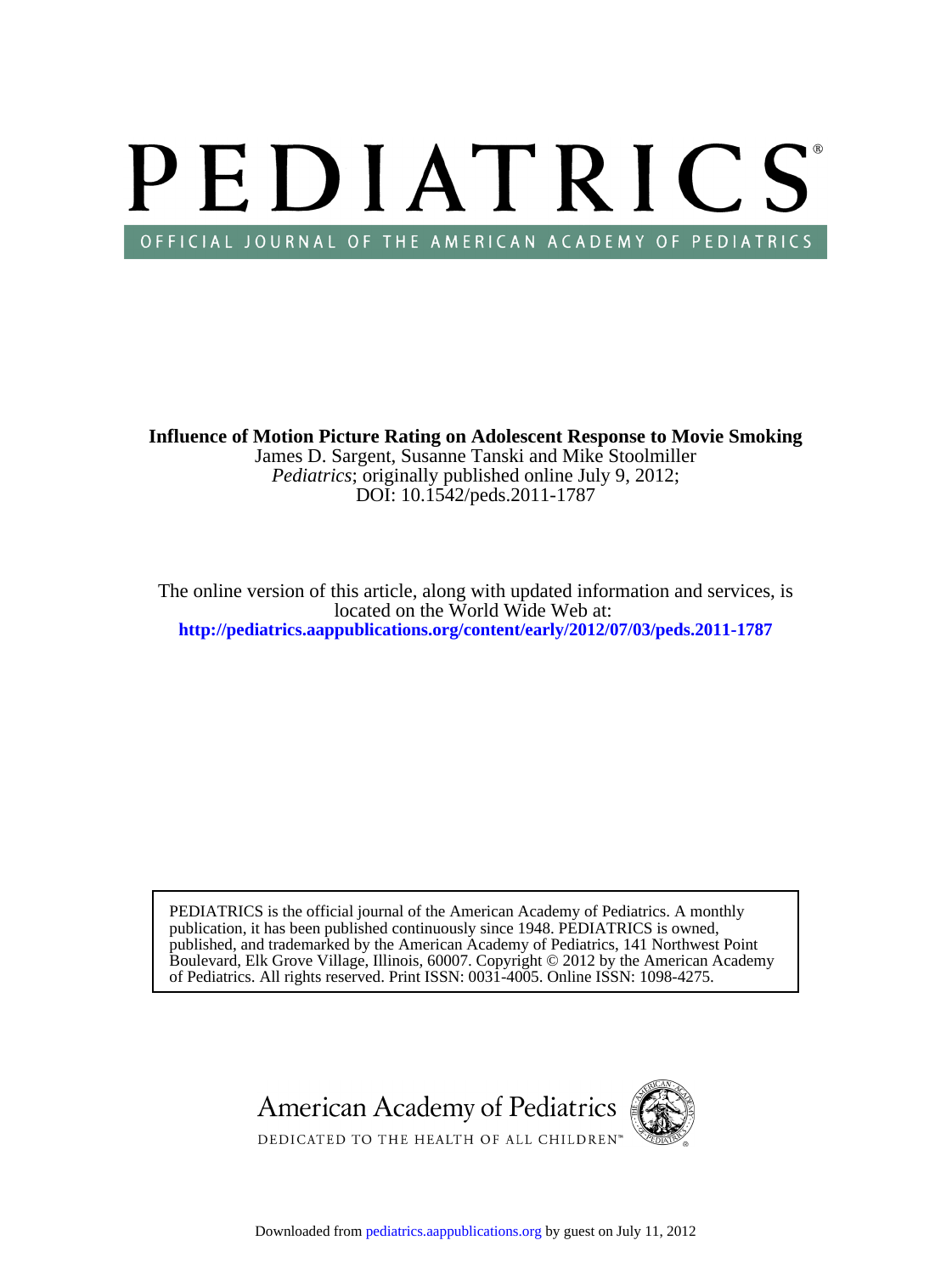## Influence of Motion Picture Rating on Adolescent Response to Movie Smoking

#### AUTHORS: James D. Sargent, MD,<sup>a</sup> Susanne Tanski, MD, MPH,<sup>a</sup> and Mike Stoolmiller, PhD<sup>b</sup>

aNorris Cotton Cancer Center, Geisel School of Medicine at Dartmouth, Lebanon, New Hampshire; and <sup>b</sup>College of Education, University of Oregon, Eugene, Oregon

#### KEY WORDS

adolescent smoking, motion picture rating, movie smoking

#### **ABBREVIATIONS**

CI—confidence interval MPAA—Motion Picture Association of America MSE—movie smoking exposure

www.pediatrics.org/cgi/doi/10.1542/peds.2011-1787

doi:10.1542/peds.2011-1787

Accepted for publication Apr 16, 2012

Address correspondence to James D. Sargent, MD, Dartmouth-Hitchcock Medical Center, One Medical Center Dr, Lebanon, NH 03756. E-mail: [james.d.sargent@dartmouth.edu](mailto:james.d.sargent@dartmouth.edu)

PEDIATRICS (ISSN Numbers: Print, 0031-4005; Online, 1098-4275).

Copyright © 2012 by the American Academy of Pediatrics

FINANCIAL DISCLOSURE: The authors have indicated they have no financial relationships relevant to this article to disclose.

**FUNDING:** Supported by the National Cancer Institute (grant CA077026) and the American Legacy Foundation. Funded by the National Institutes of Health (NIH).

COMPANION PAPER: A companion to this article can be found on page XXX, and online at [www.pediatrics.org/cgi/doi/10.1542/](http://www.pediatrics.org/cgi/doi/10.1542/peds.2011-1792) [peds.2011-1792](http://www.pediatrics.org/cgi/doi/10.1542/peds.2011-1792).

WHAT'S KNOWN ON THIS SUBJECT: The US Surgeon General has determined that the relationship between movie smoking exposure (MSE) and youth smoking is causal; however, it is not known whether movie rating influences how adolescents respond.

WHAT THIS STUDY ADDS: The response to PG-13-rated MSE was indistinguishable from R-rated MSE. An R rating for smoking could reduce smoking onset in the United States by 18% (by eliminating PG-13 MSE), an effect similar to making all parents maximally authoritative in their parenting.

### abstract



**OBJECTIVE:** To examine the association between movie smoking exposure (MSE) and adolescent smoking according to rating category.

**METHODS:** A total of 6522 US adolescents were enrolled in a longitudinal survey conducted at 8-month intervals; 5503 subjects were followed up at 8 months, 5019 subjects at 16 months, and 4575 subjects at 24 months. MSE was estimated from 532 recent box-office hits, blocked into 3 Motion Picture Association of America rating categories: G/PG, PG-13, and R. A survival model evaluated time to smoking onset.

RESULTS: Median MSE in PG-13–rated movies was ∼3 times higher than median MSE from R-rated movies, but their relation with smoking was essentially the same, with adjusted hazard ratios of 1.49 (95% confidence interval [CI]: 1.23–1.81) and 1.33 (95% CI: 1.23–1.81) for each additional 500 occurrences of MSE respectively. MSE from G/PG-rated movies was small and had no significant relationship with adolescent smoking. Attributable risk estimates showed that adolescent smoking would be reduced by 18% (95% CI: 14–21) if smoking in PG-13–rated movies was reduced to the fifth percentile. In comparison, making all parents maximally authoritative in their parenting would reduce adolescent smoking by 16% (95% CI: 12–19).

**CONCLUSIONS:** The equivalent effect of PG-13-rated and R-rated MSE suggests it is the movie smoking that prompts adolescents to smoke, not other characteristics of R-rated movies or adolescents drawn to them. An R rating for movie smoking could substantially reduce adolescent smoking by eliminating smoking from PG-13 movies. Pediatrics 2012;130:1–9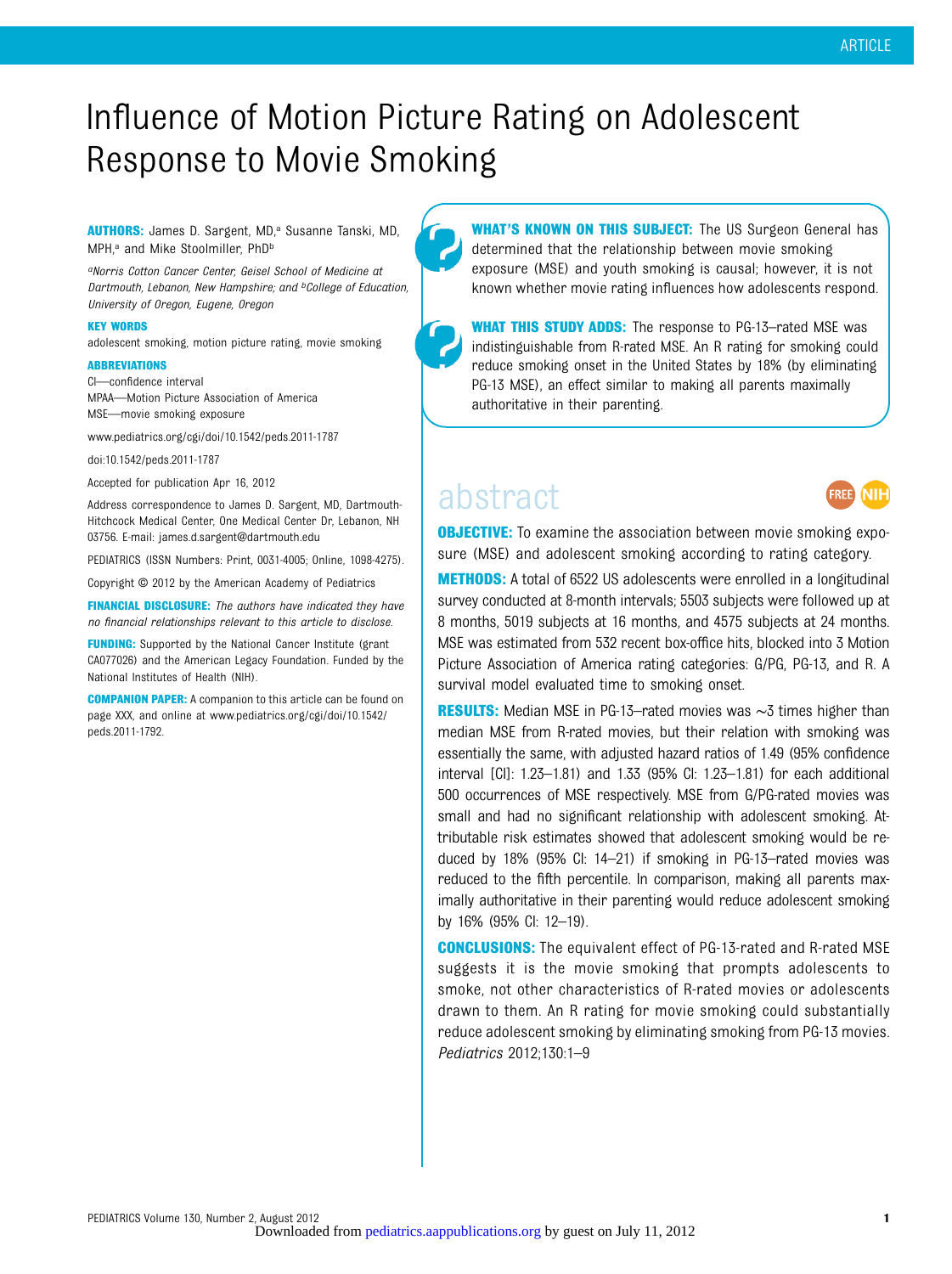Almost 50 years since the 1964 Surgeon General's Report on Smoking and Health, smoking remains the number 1 cause of preventable death in the United States, responsible for  $>400 000$  deaths per year, prompting a need to know more about what fuels this epidemic. In March 2012, a new Surgeon General's Report was released, entitled "Preventing Tobacco Use Among Youth and Young Adults," and in which the Surgeon General stated: "The evidence is sufficient to conclude that there is a causal relationship between depictions of smoking in movies and the initiation of smoking among young people."<sup>1</sup> Thus, much is known about the relation between exposure to movie smoking and youth smoking, but studies are only beginning to examine whether the context in which movie smoking is presented modifies its association with adolescent smoking. In a recently published experiment, $2$  exposure to movie clips portraying smoking as relaxing was associated with a significantly stronger desire to smoke compared with exposure to clips without a motive for the smoking. Although experimental studies allow the researcher to control exposure and serve to tease out underlying cognitive mechanisms, it is difficult to study actual smoking behavior in an experimental setting, and therefore it is hard to judge what the behavioral implications of the findings would be.

Another way to assess context is to consider movie rating. Movie ratings are a marker for the presence of contextual elements considered to be "adult" by the ratings board. To the extent that sex, violence, profanity, and illicit drug use are considered in the Motion Picture Association of America  $(MPAA)$  ratings system,<sup>3</sup> smoking in movies with an adult rating (eg, R [restricted to individuals aged  $\geq$ 17 years unless accompanied by a parent or guardian]) would depict characters who model these behaviors, along with smoking. Indeed, a content analysis found that MPAA ratings can reliably distinguish levels of sex, violence, and profanity but not tobacco use.4 Figure 1 depicts several examples of movie smoking by rating and a range of contexts that might be seen with movie smoking according to rating category: simple villainy (G [appropriate for general audiences]), visually stimulating (PG-13 [parents are strongly cautioned, content may not be suitable for children aged  $<$ 13 years]), and violence and sex (R).

Examining how movie ratings affect the movie smoking–behavior association could have important implications on ratings for movie smoking,<sup>5</sup> especially given that 60% of the movie smoking exposure (MSE) comes from youthrated (almost entirely PG-13) movies.6 In the United States, an R rating for smoking would serve to effectively eliminate smoking from movies marketed to youths, based on the current business model for movie production, in which the rating is negotiated between production company and the director before movie production.<sup>7</sup> The implication is that a production company intending to include the youth market would have to eliminate smoking in the production

process, as is currently done with sex and violence to obtain the PG-13 rating. However, the hypothetical benefits of limiting MSE in youth-rated movies depends partly on how strongly the smoking in them is linked with adolescent smoking. Importantly, limiting smoking to R-rated movies would have little impact if the dose-response between smoking in youth-rated movies and adolescent smoking was small.

In addition, if only R-rated movie smoking was linked with behavior, it would seriously undermine the idea that it is movie smoking specifically, as opposed to the sex, violence, profanity, and illicit drug use that prompts smoking onset. Indeed, a recent essay speculated that the movie smoking–youth smoking relationship might not be causal because MSE is "inextricably entangled with a host of other variables in movies… such as alcohol or recreational drug portrayal, violence, coarse language, and sexual content,"<sup>8</sup> raising concerns about specificity. The essay went further, suggesting that it may not be the movies at all that prompt adolescents to smoke. Instead, adult movies may attract risk-taking adolescents who come to see the proscribed behaviors



#### FIGURE 1

Examples of different contextual treatments of movie smoking, clockwise from top left: Cruella de Vil, an uncomplicated villain in 101 Dalmatians (rated G; Walt Disney Productions, 1961); Gwyneth Paltrow smoking in the context of a sexually provocative scene in Great Expectations (rated R; 20th Century Fox Film Corporation, 1998); Ethan Hawke blowing smoke into a backlit wine glass to show what the planet Titan looks like in *Gattica* (rated PG-13; Columbia Pictures Corporation, 1997); and Brad Pitt smoking after a brutal fight scene from Fight Club (rated R; Fox 2000 Pictures, 1999).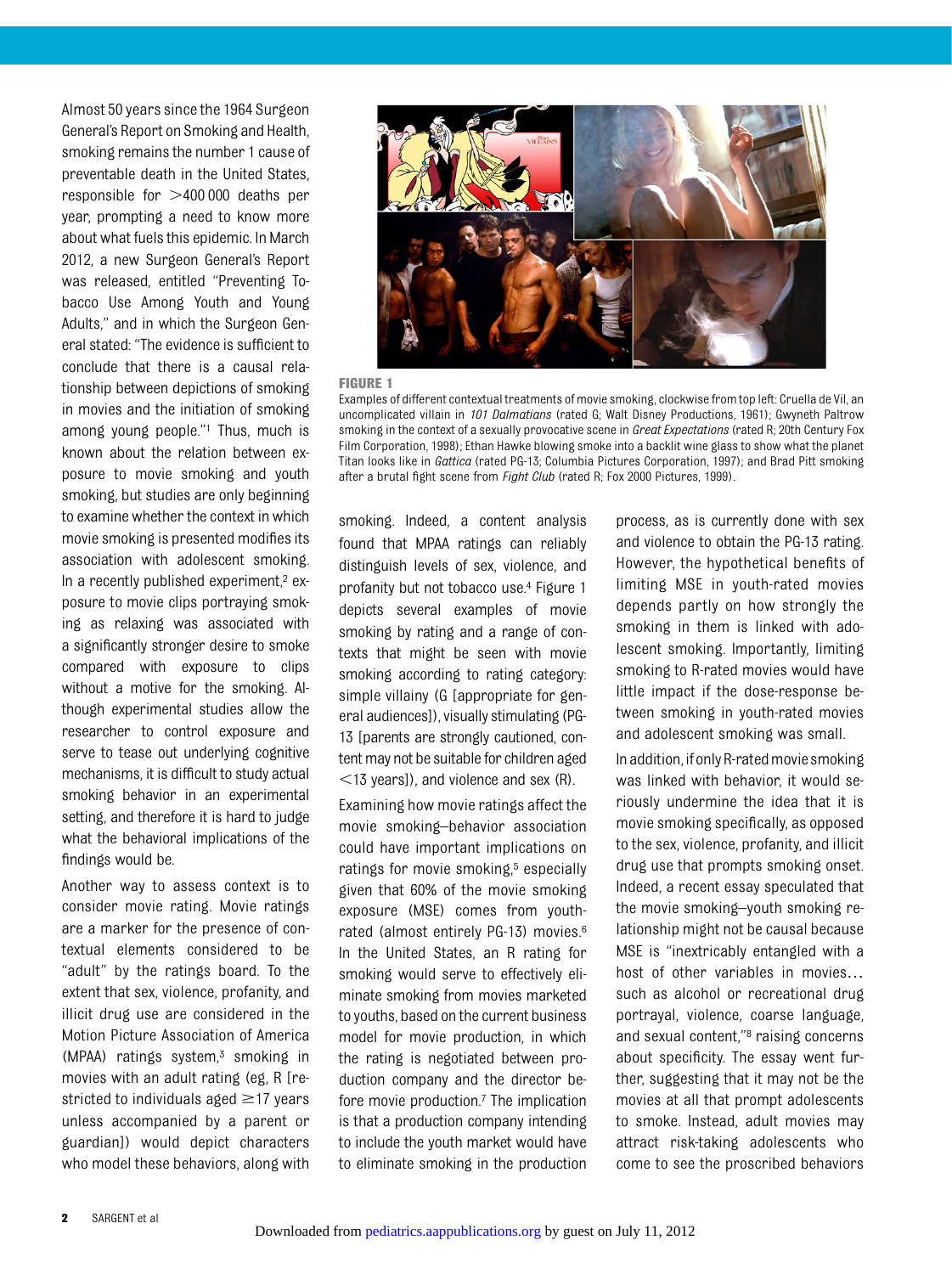(ie, adolescents who end up smoking for other reasons). In this scenario, R-rated MSE would be hypothesized to be overwhelmingly strong in its ability to predict youth smoking, because R-rated MSE picks up the effect of seeing "adult" behaviors relegated to these movies and identifies unmeasured risk factors among the adolescents that see them.

The current study examined smoking onset in a cohort of US adolescents followed up for 4 waves over a 2-year period. Exposure to smoking in movies at study onset was divided into 3 categories (G/PG, PG-13, and R) to assess the prospective relationship between each type of exposure and onset of smoking. Based on the idea that it is primarily the movie smoking that prompts adolescents to smoke (with the adult context being secondary), we hypothesized that R-rated movie smoking would have only a slightly stronger association with adolescent smoking than PG-13–rated movie smoking and that PG-13–rated movie smoking would still be an important predictor of smoking, given that it accounts for a large share of the exposure.

#### METHODS

#### Participants and Procedure

Participants were 6522 adolescents, ages 10 to 14 years, recruited in 2003 by using random digit dial methods described previously.9 After verbal parental consent and adolescent assent were obtained, participants were surveyed via telephone about media exposures, tobacco and alcohol use, sociodemographic characteristics, and other risk factors. Subjects were resurveyed every 8 months 3 more times, with the last follow-up at 24 months. The study procedures were approved by the Dartmouth College Committee for Protection of Human Subjects. The completion rate for the survey was 66%; distributions of age, gender, ethnicity, household income, and census region

in the unweighted sample were comparable to those of the 2000 US Census.9

Missing data/attrition increased from 7 adolescents at baseline to 2451 at 24 months. Attrition analyses indicated that adolescents lost to follow-up were more likely to be nonwhite; were from families with lower parental education/ income and lived in rented versus parent-owned residences; had poorer school performance; and scored higher on sensation-seeking scales. To minimize attrition bias, estimation was carried out after multiple imputation using the missing at random assumption (missing data are missing at random conditional on covariates included in the model).10 The MICE procedure in R was used to stochastically impute missing data.11 To improve the quality of the imputations, baseline auxiliary variables that were predictive of missing data (but not necessarily the outcomes) were also included in the imputation. All variables were treated as numeric, and the predictive mean matching procedure was used to create 15 imputed values for each missing score. Convergence was assessed by checking plots of the mean and variance of the imputations for each variable across the 15 streams for signs of problems, such as trends or lack of proper mixing. No problems were apparent. For descriptive statistics, we averaged across the 15 imputations to obtain a single best estimate for each missing data point.

#### Assessment of MSE Dose

Adolescents' exposure to movie smoking was estimated by using previously validated methods.12 The top 100 movies with highest US gross revenues each year were selected for each of the 5 years preceding the baseline survey  $(1998-2002, N = 500)$  and 32 high earners during the first 4 months of 2003. Older movies were included because adolescents often watch these

movies on video/DVD. The survey randomly selected 50 movie titles from the larger pool of 532 movies for each adolescent interview. Movie selection was stratified according to the MPAA rating so that the distribution of movies in each list reflected the distribution of the full sample of movies (19% G/PG, 41% PG-13, and 40% R). Respondents were asked (no/yes) whether they had ever seen each movie title on their unique list.

Trained coders counted the number of smoking occurrences in each of the 532 movies by using previously validated methods.13 A smoking occurrence was counted whenever a major or minor character handled or used tobacco in a scene or when tobacco use was depicted in the background (eg, brands present or "extras" smoking in a bar scene), irrespective of the scene's duration or how many times the tobacco product appeared. We summed the number of smoking occurrences each adolescent had seen from his or her unique list of 50 movies, stratifying counts by rating blocks (G/GP, PG-13 and R categories), and scaling these counts to reflect exposure to that of the full sample of 532 movies, given the adolescent's reported viewing habits by rating.12 To limit extreme values and reduce the effect of outliers, MSE measures were Winsorized<sup>14</sup> at the second and 98th percentiles (values more extreme were recoded back to the second or 98th percentile value). To assess equivalent doses of exposure, the response to each increment of 500 movie smoking occurrences was modeled, which would approximate the median overall dose of MSE.

#### Outcome Assessment

Smoking initiation was assessed by asking: "Have you ever tried smoking a cigarette, even just a puff?" Those who answered "yes" were classified as having tried smoking. This measure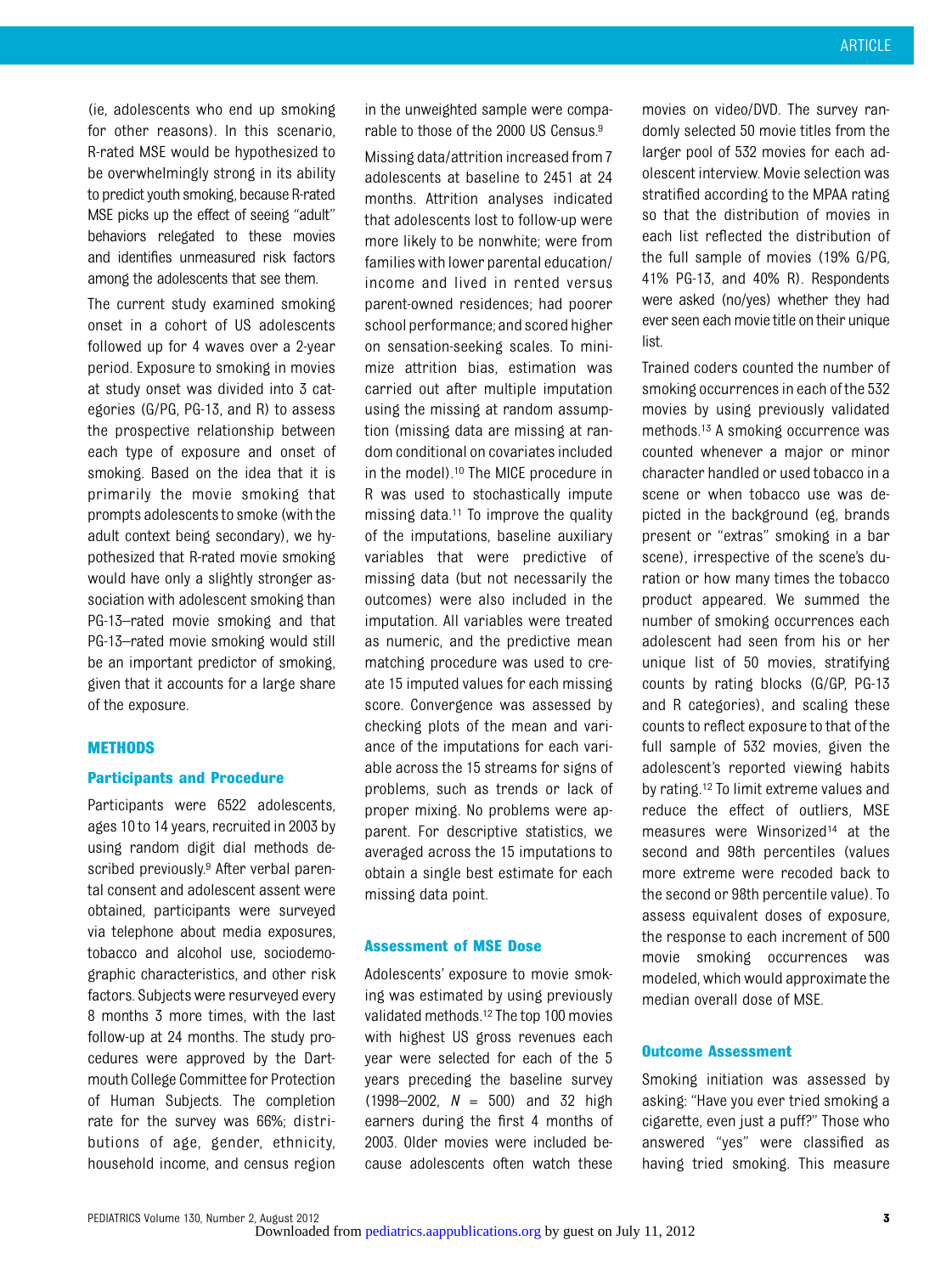was used rather than current (30-day) smoking because current smoking is infrequent in the early stages of cigarette use.15 Smoking initiation is an important outcome because approximately one-third of initiators go on to become addicted smokers.16,17 For the US sample, confidentiality in responses was assured in the adolescent assent statement, and subjects indicated their answers to sensitive questions by pressing numbers on the telephone.

#### **Covariates**

In addition to the movies viewed, other information was collected from the adolescents, including age, gender, race, parent education, household income, school performance, involvement in extracurricular activities, weekly spending money, television watching (hours per day), personality characteristics (rebelliousness, sensation-seeking propensity), parent/sibling/peer smoking, cigarette availability at home, and adolescentreported parenting practices.18 Authoritative parenting style describes parents that are both responsive and effective in monitoring their children<sup>19</sup>; this construct has a strong and consistent track record in predicting lower levels of substance use.18,20–<sup>32</sup> The current study used a 10-item version of the Authoritative Parenting Index,18 in which we combined results for questions about responsiveness ("he/she makes me feel better when I'm upset/listens to what I have to say") and monitoring ("he/she asks me what I do with my friends/knows where I am on the weekend"  $[\alpha = .79$  survey 1, .81 survey 2]) and referenced questions to the person the adolescent viewed as the main caregiver. The assessment of other covariates and their reliabilities has been described previously.9,33 The sensation-seeking scale used here has been validated in longitudinal research and has  $\alpha$  reliabilities comparable to other accepted scales for sensation seeking.<sup>34</sup> To prevent problems due to outliers, covariates were Winsorized at the second and 98th percentiles.14

#### Statistical Analysis

Onset of smoking was ascertained at the 8-, 16-, and 24-month surveys. An incident case was defined as an adolescent who became a smoker from the pool of those who were not smokers at the previous survey. As a first step, generalized additive logistic models were fit to show the crude dose-response relation between the MSE according to MPAA rating and probability of smoking initiation. In addition to strong linear trends, both PG-13– and R-rated MSE had significant negative quadratic trends (significantly stronger response at lower dose ranges); however, only the negative quadratic effect for R-rated MSE remained significant after adjusting for all covariates in the full model. For ease of interpretation and because conclusions did not change, only the linear effects for all MSE measures were used (quadratic estimates available on request from the first author). For the models, MSE was entered as a continuous variable and scaled so that each 1-point increment represented an increase in dose of 500 movie smoking occurrences. To determine the association between exposure to movie smoking according to MPAA rating and timeto smoking initiation, discrete time hazard survival models $35-37$  were fit to each of the 15 imputed complete data sets following standard procedures for pooling the estimates and obtaining SEs.11 The hazard model assessed time to onset based on data from all 3 intervals over the 24-month period. For all models, results for main effects were judged significant for  $P$  values  $<$ .05.

Attributable fraction calculations were conducted after model fitting by obtaining the model-predicted number of events with the observed data and the model-predicted number of eventswhen

levelsofMSEinour samplewerealtered to a low level (ie, the fifth percentile) to indicate what might happen if smoking was largely removed from movies the adolescents had watched. The attributable fractions were compared with similar assessments for sensation seeking (setting all adolescents at the lowest level), or authoritative parenting (setting all parents at the most authoritative level). For each of the 15 imputations, estimates and SEs were obtained for the attributable fractions using 100 bootstrap replications. The bootstrap estimates and SEs were then pooled across the 15 multiple imputation models using standard procedures.

#### RESULTS

#### Description of the Sample

Table 1 describes the predictor variables for the study sample at baseline. Age was equally represented and ranged from 10 to 14 years at baseline; male and female genders were also equally represented. Race/ethnicity was broadly reflective of the US population, with 11% black and 19% Hispanic ethnicity. Some 18% of families were classified as low-income, with 7% having incomes of  $\leq$ \$20 000 and 11% having income between \$20 000 and \$29 000 per year. At baseline, 83%, 88%, and 69% of adolescents reported having no friends, siblings, or parents, respectively, who smoked, and 14% thought there was at least some chance that they could obtain cigarettes from home without their parent's knowledge. With respect to media use, 28% watched  $\geq$ 3 hours of television per day. Only 15% reported no weekly spending money, and 10% reported having  $> $20$  per week to spend.

#### Dose of MSE by MPAA Rating and Its Relation With Smoking Onset

Table 1 also displays the median and interquartile range for MSE according to MPAA rating category. High-dose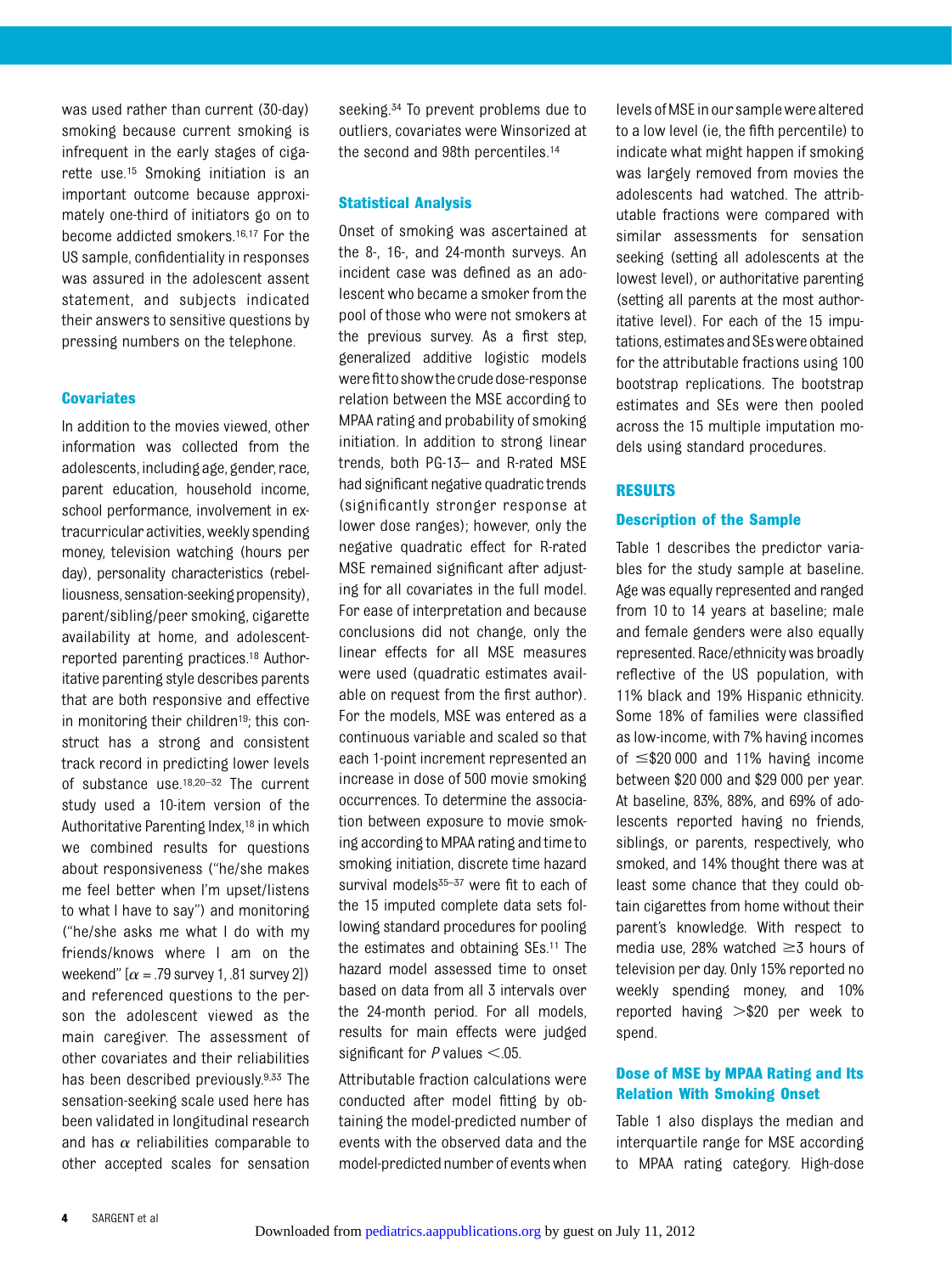(95th percentile) MSE was similar for PG-13– and R-rated movies (894 and 1002 occurrences, respectively) and ∼5 times that of the 95th percentile for G/PG-rated MSE. However, the typical (median) dose to adolescents for PG-13–rated MSE was much higher than for R-rated MSE (275 and 93 occurrences, respectively), reflecting higher viewership of PG-13–rated movies overall. The correlation between the 3 MSE variables was .53 for PG-13–rated versus R-rated movies, .18 for PG-13–rated versus G/ PG-rated movies, and .15 for R-rated versus G/PG-rated movies.

Figure 2 shows the dose-response relation of MSE according to rating category with the 8-month probability of trying smoking using all three 8-month observation periods; the unadjusted probability of trying smoking was not significantly different across the 3 periods. The null hypothesis is represented by the horizontal line set at the average probability of trying smoking (6.4%). Figure 2 illustrates the markedly larger exposure to PG-13–rated and R-rated movie smoking compared with G/PG-rated movies, for which dose did not extend past 200 occurrences, even for the most highly exposed adolescents. The relation for G/PG-rated MSE and adolescent smoking (dotted green line) was not significantly different from zero. The unadjusted hazard ratio associated with a 500-smoking occurrence dose of G/PG-rated MSE was 1.47 (95% CI: 0.65–3.36). Restricting G/PG-rated MSE to the observed range (0–165 occurrences) made the unadjusted hazard ratio even lower: 1.14 for the 95th percentile compared with fifth percentile of actual G/PGrated MSE. In contrast, PG-13–rated (dashed red line) and R-rated (solid blue line) MSE had much larger exposure ranges and crude relations with youth smoking that were similar to each other and strongly divergent from the null hypothesis. The **TABLE 1** Description of the Never Smoker Sample at Baseline ( $N = 5830$ )

|                                    | Ν    | Proportion |  |
|------------------------------------|------|------------|--|
| Age, y                             |      |            |  |
| 10                                 | 1160 | $\cdot$ .2 |  |
| 11                                 | 1244 | .21        |  |
| 12                                 | 1238 | .21        |  |
| 13                                 | 1213 | .21        |  |
| 14                                 | 975  | .17        |  |
| Race/ethnicity                     |      |            |  |
| White                              | 3619 | .62        |  |
| Black                              | 619  | .11        |  |
| Hispanic                           | 1095 | .19        |  |
| Other                              | 497  | .09        |  |
| Gender                             |      | 0          |  |
| Male                               | 2970 | .51        |  |
| Female                             | 2860 | .49        |  |
| Family income $(\times 1000)$ , \$ |      |            |  |
| $<$ 20                             | 401  | .07        |  |
| $20 - 29$                          | 625  | .11        |  |
| $30 - 49$                          | 693  | .12        |  |
| $50 - 74$                          | 1183 | $\cdot$    |  |
| $75 - 99$                          | 1180 | $.2\,$     |  |
| $\geq$ 100                         | 1748 | .3         |  |
| Parent education                   |      |            |  |
|                                    | 353  | .06        |  |
| $\leq$ 9th grade                   | 414  | .07        |  |
| 9th-11th grade                     |      |            |  |
| 12th grade                         | 229  | .04        |  |
| High school diploma                | 1274 | .22        |  |
| Vocational/technical school        | 199  | .03        |  |
| Some college                       | 1004 | .17        |  |
| Associate degree                   | 501  | .09        |  |
| Bachelor degree                    | 1116 | .19        |  |
| Postgraduate                       | 740  | .13        |  |
| Either parent smokes               |      |            |  |
| No                                 | 3999 | .69        |  |
| Yes                                | 1831 | .31        |  |
| Cigarettes available at home       |      |            |  |
| Definitely no                      | 5005 | .86        |  |
| Probably no                        | 487  | .08        |  |
| Probably yes                       | 251  | .04        |  |
| Definitely yes                     | 87   | .01        |  |
| Sibling(s) smoke                   |      |            |  |
| No                                 | 5115 | .88        |  |
| Yes                                | 715  | .12        |  |
| Peers smoke                        |      |            |  |
| None                               | 4854 | .83        |  |
| Some                               | 879  | .15        |  |
| Most                               | 97   | .02        |  |
| Television viewing                 |      |            |  |
| None                               | 318  | .05        |  |
| $<$ 1 h/d                          | 1151 | $\cdot$ .2 |  |
| $1-2 h/d$                          | 2760 | .47        |  |
| $3-4 h/d$                          | 1139 | $\cdot$    |  |
| $>4$ h/d                           | 462  | .08        |  |
| School performance                 |      |            |  |
| Below average                      | 126  | .02        |  |
| Average                            | 1340 | .23        |  |
| Above average                      | 2479 | .43        |  |
| Excellent                          | 1885 | .32        |  |
| Weekly spending money, \$          |      |            |  |
| None                               | 854  | .15        |  |
| $1 - 5$                            | 1907 | .33        |  |
| $6 - 0$                            | 1362 | .23        |  |
| $11 - 15$                          | 359  | .06        |  |
|                                    |      |            |  |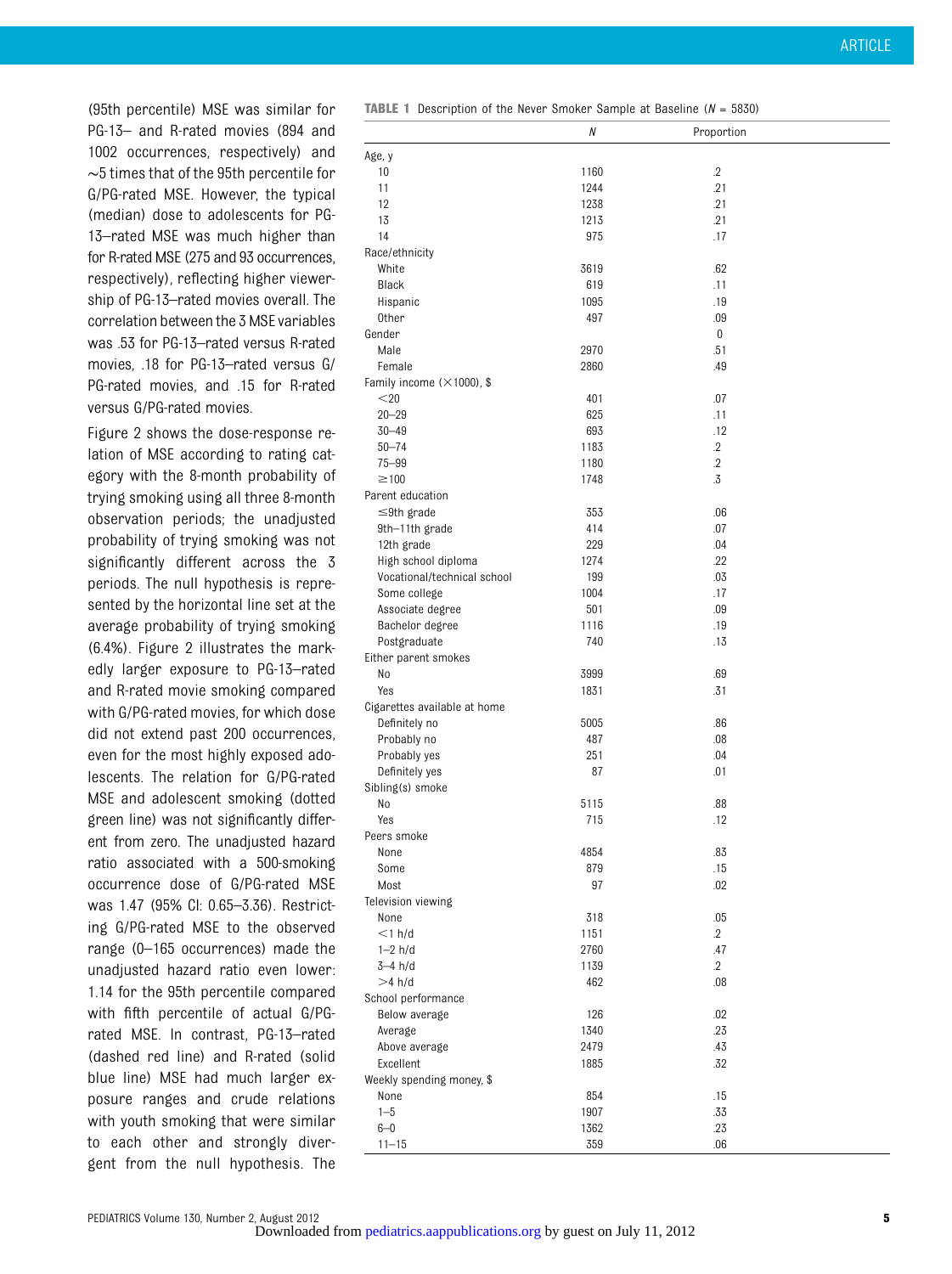TABLE 1 Continued

|                            | $\boldsymbol{N}$ | Proportion     |                                 |  |
|----------------------------|------------------|----------------|---------------------------------|--|
| $16 - 20$                  | 796              | .14            |                                 |  |
| $21 - 50$                  | 458              | .08            |                                 |  |
| >50                        | 94               | $.02\,$        |                                 |  |
|                            | Median           |                | Interquartile Range (25th-75th) |  |
| Continuous variables       |                  |                |                                 |  |
| Responsive parenting       | 2.4              | $\overline{2}$ | 2.8                             |  |
| Demanding parenting        | 2.3              | $\overline{2}$ | 2.8                             |  |
| Sensation seeking          | 0.8              | 0.5            | 1.3                             |  |
| Rebelliousness             | 0.2              | $\Omega$       | 0.4                             |  |
| Extracurricular activities | 1.8              | 1.5            | 2.2                             |  |
| Movie Smoking Exposure     |                  |                |                                 |  |
| G/PG-rated                 | 61               | 15             | 123                             |  |
| PG-13-rated                | 275              | 97             | 514                             |  |
| R-rated                    | 93               | 0              | 393                             |  |

unadjusted hazard ratios for each 500 occurrences of PG-13–rated and R-rated MSE were 3.44 (95% CI: 2.74– 4.32) and 3.14 (95% CI: 2.58–3.83), respectively.

Table 2 shows the adjusted hazard ratios for MSE according to MPAA rating. There was no significant relation between exposure to G/PG-rated MSE and adolescent smoking. The adjusted hazard ratios for a 500-occurrence dose of PG-13– and R-rated MSE were 1.49 (95% CI: 1.23–1.81) and 1.33 (95% CI: 1.13– 1.57), respectively. Wald tests showed that the MSE–youth smoking relation for PG-13– and R-rated movies was not significantly different from each other but both were significantly higher than the G/PG-rated MSE–youth smoking relation.

This study was designed to detect a main effect ofMSE on adolescent smoking and powered to detect an overall odds ratio of 1.4 for the relation between smoking in movies and smoking onset with apowerof0.97.Powerfortheseanalyses was considerably reduced when MSE was subdivided by MPAA rating into 3 correlated variables, especially considering the small range of G/PG-rated MSE. However, additional power calculations indicated that, even with this small range, the power of the study to detect an effect similar to PG-13 MSE (an adjusted hazard ratio of 1.5 for a 500 occurrence dose) was 0.71.

#### Attributable Fraction Estimation

The attributable fraction estimate for setting all PG-13– and R-rated MSE to the fifth percentile was 0.26 (95% CI: 0.23–0.29), indicating that largely removing the risk factor would reduce smoking onset over the period by 26%. Setting PG-13-rated MSE alone to the fifth percentile (which approximates the probable impact of an R rating for smoking) was associated with an attributable fraction of 0.18 (95% CI: 0.14–0.21). For comparison, the attributable fractions for setting authoritative parenting to the highest level or sensation seeking to the lowest level were 0.16 (95% CI: 0.19–0.12) and 0.30 (95% CI: 0.35–0.25), respectively. Thus, eliminating smoking from youth-rated movies would reduce smoking by as much as making all parents maximally authoritative in their parenting.

#### **DISCUSSION**

This study provided a test of whether it is primarily the smoking in movies, not the other adult behaviors that go along with it, that affects adolescents' behavior. The dose-response between PG-13–rated MSE and youth smoking is

indistinguishable from that of R-rated MSE, a finding that directly refutes speculation8 that it is other adult-oriented content or some yet-to-be-identified individual risk factor that attracts youths to R movies which causes the response. Combined with recently published experimental data that show a movie smoking effect on susceptibility to smoke using a randomized design,<sup>38</sup> the results strongly support the idea that it is the movie smoking in PG-13- and R-rated movies that stimulates youths to smoke.

Because exposure to PG-13–rated movies is large, $39$  the smoking in these movies accounts for about two-thirds of the population effect. Thus, an unambiguous R rating for smoking could reduce adolescent smoking onset by almost one-fifth, as newly produced smoke-free PG-13–rated movies come into the market and old ones lose the adolescent audience. The attributable fraction estimate for PG-13– and Rrated MSE is smaller than previous estimates in predominantly white adolescents40–<sup>42</sup> (the pooled estimate for those studies from an earlier metaanalysis5 was 0.44 [95% CI: 0.34–0.58] compared with 0.26 [95% CI: 0.23–0.29] for this study), in part because the response to movie smoking among minority adolescents was less strong than among whites.43,44 Regardless of what the final attributable risk is, however, the public health impact of PG-13 smoking is important: it ranks on the order of the impact of parenting effectiveness.

Not only was exposure to G/PG MSErated small, the relation for G/PGrated MSE was not significantly different from zero. Low responsiveness to smoking in G/PG movies is consistent with the results of an experimental study that failed to find an effect of cartoon and G/PG movie smoking on attitudes in elementary school-aged children.45 Another similarly designed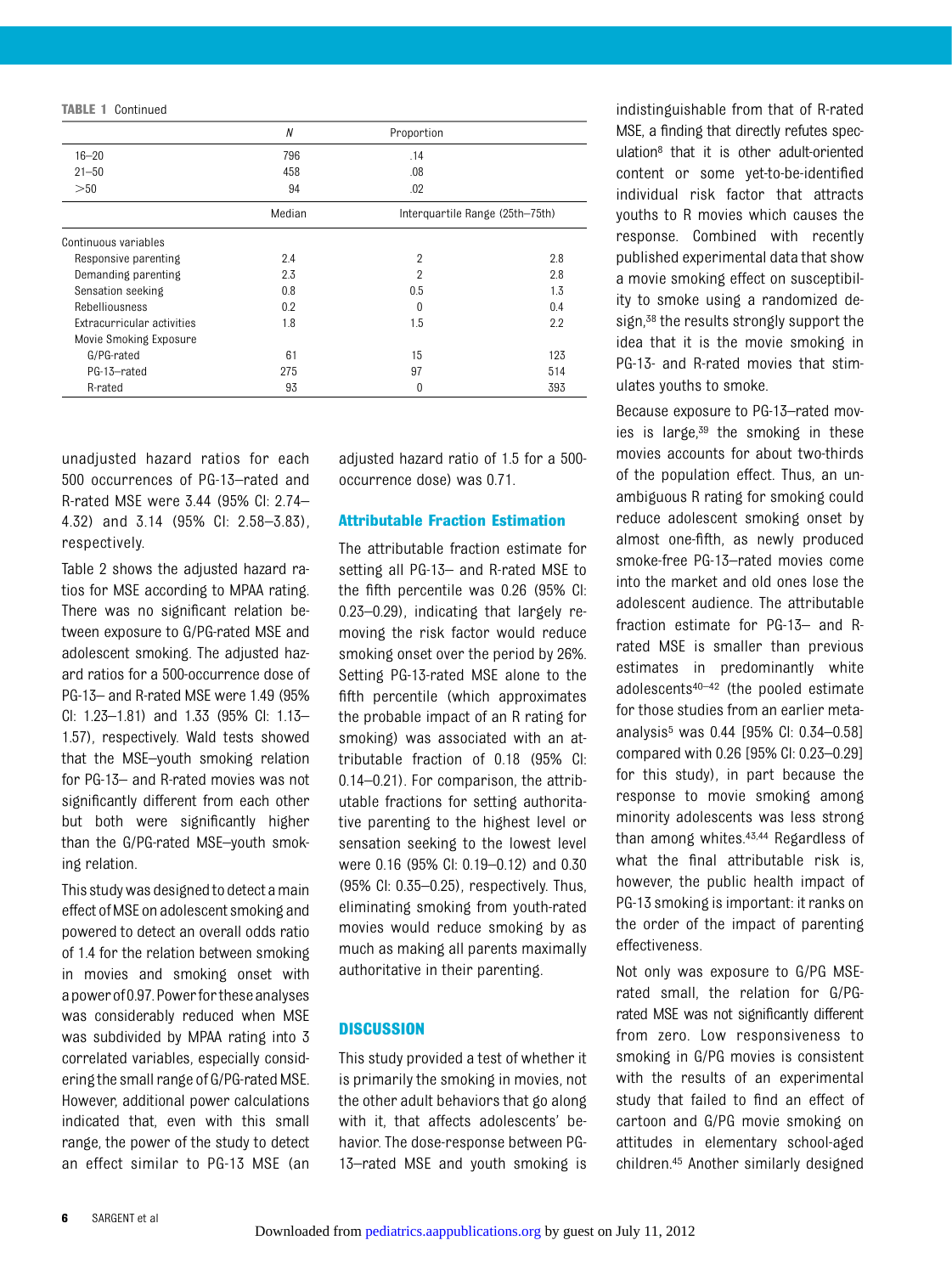

#### FIGURE 2

The unadjusted relation between exposure to G/PG-, PG-13–, and R-rated MSE and the 8-month hazard probability of smoking onset for US adolescents. The unadjusted probability (hazard) of trying smoking was not significantly different across each of the three 8-month follow up periods and was equal to 0.064, shown in the plot as a thin horizontal line. All 3 exposures (G/PG [dotted green line], PG-13 [dashed red line], and R [solid blue line]) were entered as linear effects. The small lines on either side of each curve represent the 95% CIs for the estimate. The model was estimated on the log odds scale by using logistic regression as is standard for discrete time survival analysis. Because the log odds scale is difficult to interpret, however, the fitted relations were converted to the probability scale. The change of scaling of the y-axis from log odds to probability creates the apparent curvilinearity.

TABLE 2 Association Between MSE According to MPAA Rating and Time to Trying (Hazard of) Smoking

|                                            | Adjusted Hazard Odds Ratio | 95% CI         |      |
|--------------------------------------------|----------------------------|----------------|------|
|                                            |                            | Low            | High |
| MSE <sup>a</sup> according to movie rating |                            |                |      |
| G/PG-rated                                 | 0.49                       | 0.22           | 1.09 |
| PG-13-rated                                | 1.49                       | 1.23           | 1.81 |
| R-rated                                    | 1.33                       | 1.13           | 1.57 |
|                                            | Test                       | df             | P    |
| Wald tests                                 |                            |                |      |
| G/PG versus R and PG-13                    | 6.53                       | $\overline{2}$ | .038 |
| G/PG versus PG-13                          | $-2.55$                    |                | .011 |
| G/PG versus R                              | $-2.37$                    |                | .018 |
| PG-13 versus R                             | 0.74                       |                | .458 |

a MSE entered as a continuous variable and scaled so that each 1-point increment represents 500 movie smoking occurrences.

experimental study found an effect for smoking in a PG-13–rated movie.<sup>46</sup> These 2 experimental studies, combined with our population-level results, suggest that the explanation is that smoking images delivered by G/PG cartoons and other family-oriented films fail to effectively communicate favorable expectancies or utilities for smoking. Thus, the emphasis afforded to cartoon smoking in previous studies<sup>47,48</sup> may be misplaced from a public health standpoint. This finding also suggests that only eliminating smoking from G/PG-rated films would not reduce the effects of smoking in movies on youth smoking; there is little MSE in G/PG-rated films<sup>6,49</sup> and what imagery is there is not particularly salient. Thus, the only effective ratings option for the MPAA in limiting the impact of MSE is an R rating for smoking.

The causal inference for movie smoking and youth smoking mentioned earlier<sup>1</sup> cannot be made from 1 study alone, but the findings of this study and a related publication<sup>50</sup> are consistent with this causal interpretation. Our conclusion that it is the smoking in PG-13– and Rrated movies that prompts adolescents to smoke is strengthened theoretically on the parsimonious notion of a social modeling effect and supported by social cognitive theory.51 Our study was not powered to detect a small effect, such as that seen in the unadjusted relation between G/PG-rated MSE and adolescent smoking in this study (but it is adequate to rule out an effect similar to that of PG-13–rated movies). It also does not empirically test what might be found if smoking in G/PG movies was increased to the point that it was provided similar to exposure in other types of movies. Thus, the study cannot be used as a justification for adding more smoking to G/PG-rated movies. Finally, this study cannot tell us exactly what contextual situations are most problematic, as the study by Shadel et al2 was able to do.

With the elimination of image-based tobacco marking, the epidemic of smoking is maintained, in part, by movie images of smoking. This study suggests that it is the depiction of smoking in movies, not other contextual variables, that matters for the onset of youth smoking. It suggests greater emphasis on reducing exposure to smoking in PG-13–rated movies through an unambiguous R rating for smoking52 and less emphasis on images of smoking commonly found in G- and PG-rated movies, which contribute little to exposure. Finally, even if the MPAA agrees to modernize its voluntary film rating system to eliminate smoking from youth-rated films, youth will still receive some exposure to smoking from R-rated movies, so it is also important to motivate and assist parents in restricting access to these movies, which would further reduce adolescent exposure to onscreen smoking.53–<sup>59</sup>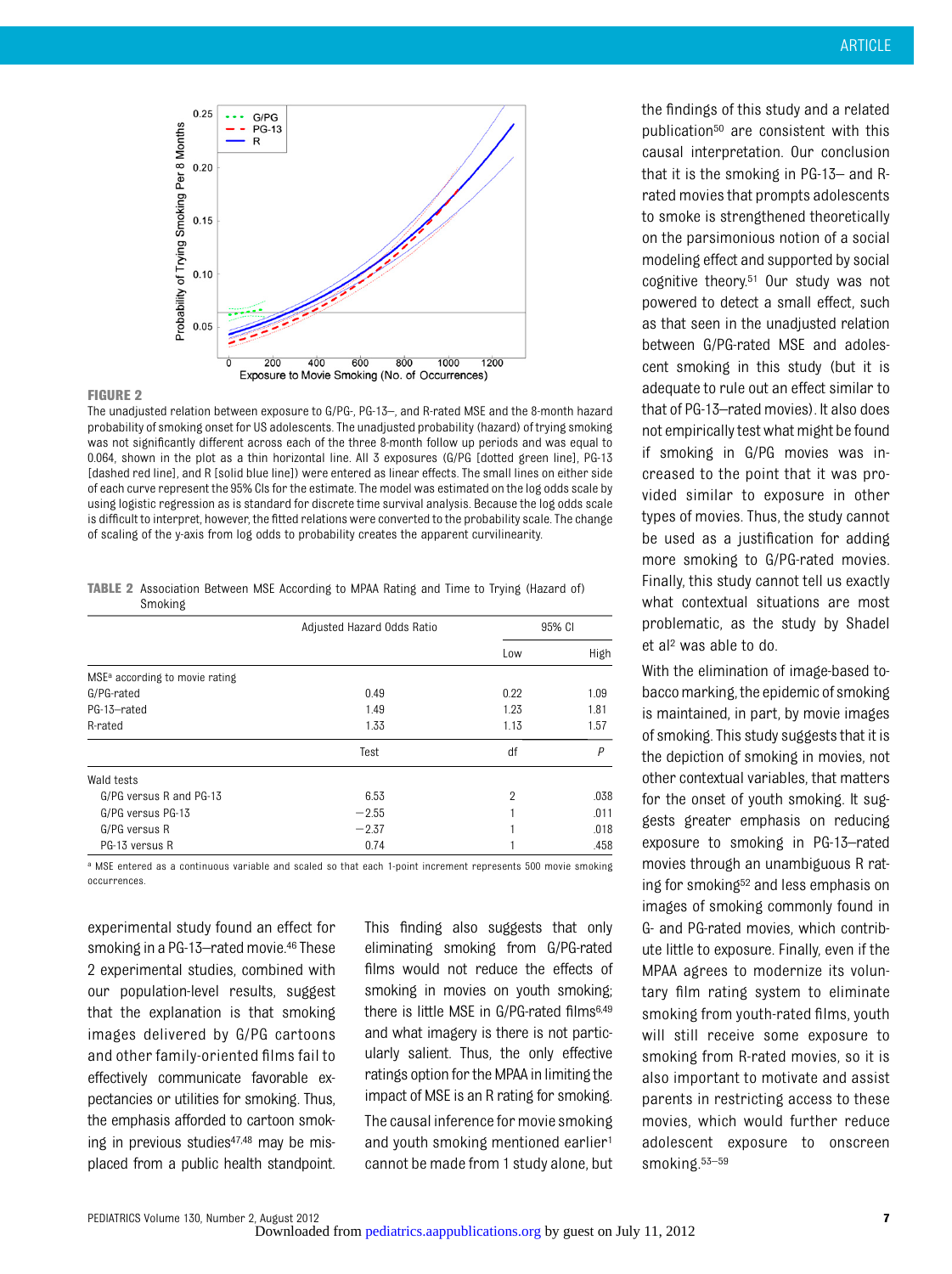#### **REFERENCES**

- 1. US Department of Health and Human Services. Preventing Tobacco Use Among Youth and Young Adults: A Report of the Surgeon General. Atlanta, GA: U.S. Department of Health and Human Services, Centers for Disease Control and Prevention, National Center for Chronic Disease Prevention and Health Promotion, Office on Smoking and Health, 2012.
- 2. Shadel WG, Martino SC, Haviland A, Setodji C, Primack BA. Smoking motives in movies are important for understanding adolescent smoking: a preliminary investigation. Nicotine Tob Res. 2010;12(8):850–854
- 3. Motion Picture Association of America. Film ratings, 2011. Available at: [www.mpaa.org/](http://www.mpaa.org/ratings) [ratings](http://www.mpaa.org/ratings). Accessed February 6, 2012
- 4. Tickle JJ, Beach ML, Dalton MA. Tobacco, alcohol, and other risk behaviors in film: how well do MPAA ratings distinguish content? J Health Commun. 2009;14(8):756–767
- 5. Millett C, Glantz SA. Assigning an '18' rating to movies with tobacco imagery is essential to reduce youth smoking. Thorax. 2010; 65(5):377–378
- 6. Sargent JD, Tanski SE, Gibson J. Exposure to movie smoking among US adolescents aged 10 to 14 years: a population estimate. Pediatrics. 2007;119(5). Available at: www. pediatrics.org/cgi/content/full/119/5/e1167
- 7. Biederman DE, Pierson EP, Silfen ME, et al. Law and Business of the Entertainment Industries. Santa Barbara, CA: Praeger; 2006
- 8. Chapman S, Farrelly MC. Four arguments against the adult-rating of movies with smoking scenes. PLoS Med. 2011;8(8): e1001078
- 9. Sargent JD, Beach ML, Adachi-Mejia AM, et al. Exposure to movie smoking: its relation to smoking initiation among US adolescents. Pediatrics. 2005;116(5):1183– 1191
- 10. Schafer JL, Graham JW. Missing data: our view of the state of the art. Psychol Methods. 2002;7(2):147–177
- 11. van Buuren S, Groothuis-Oudshoorn K. mice: Multivariate imputation by chained equations in R. J Stat Softw. 2011;45(3):1–67
- 12. Sargent JD, Worth KA, Beach M, Gerrard M, Heatherton TF. Population-based assessment of exposure to risk behaviors in motion pictures. Commun Methods Meas. 2008;2(1–2):134–151
- 13. Dalton MA, Tickle JJ, Sargent JD, Beach ML, Ahrens MB, Heatherton TF. The incidence and context of tobacco use in popular movies from 1988 to 1997. Prev Med. 2002; 34(5):516–523
- 14. Shete S, Beasley TM, Etzel CJ, et al. Effect of winsorization on power and type 1 error of variance components and related methods of QTL detection. Behav Genet. 2004;34(2): 153–159
- 15. Pierce JP, Choi WS, Gilpin EA, Farkas AJ, Merritt RK. Validation of susceptibility as a predictor of which adolescents take up smoking in the United States. Health Psychol. 1996;15(5):355–361
- 16. Choi WS, Pierce JP, Gilpin EA, Farkas AJ, Berry CC. Which adolescent experimenters progress to established smoking in the United States. Am J Prev Med. 1997;13(5): 385–391
- 17. Kawakami N, Takatsuka N, Shimizu H, Takai A. Life-time prevalence and risk factors of tobacco/nicotine dependence in male eversmokers in Japan. Addiction. 1998;93(7): 1023–1032
- 18. Jackson C, Henriksen L, Foshee VA. The Authoritative Parenting Index: predicting health risk behaviors among children and adolescents. Health Educ Behav. 1998;25(3): 319–337
- 19. Baumrind D. Parental disciplinary patterns and social competence. Youth Soc. 1978;9 (3):239
- 20. Barnes GM, Reifman AS, Farrell MP, Dintcheff BA. The effects of parenting on the development of adolescent alcohol misuse: a sixwave latent growth model. J Marriage Fam. 2000;62(1):175–186
- 21. Baumrind D. The influence of parenting style on adolescent competence and substance use. J Early Adolesc. 1991;11:56-65
- 22. Beck KH, Boyle JR, Boekeloo BO. Parental monitoring and adolescent alcohol risk in a clinic population. Am J Health Behav. 2003;27(2):108–115
- 23. Chilcoat HD, Anthony JC. Impact of parent monitoring on initiation of drug use through late childhood. J Am Acad Child Adolesc Psychiatry. 1996;35(1):91–100
- 24. Cleveland MJ, Gibbons FX, Gerrard M, Pomery EA, Brody GH. The impact of parenting on risk cognitions and risk behavior: a study of mediation and moderation in a panel of African American adolescents. Child Dev. 2005;76(4):900–916
- 25. Cohen DA, Richardson J, LaBree L. Parenting behaviors and the onset of smoking and alcohol use: a longitudinal study. Pediatrics. 1994;94(3):368–375
- 26. Fleming CB, Kim H, Harachi TW, Catalano RF. Family processes for children in early elementary school as predictors of smoking initiation. J Adolesc Health. 2002;30(3):184– 189
- 27. Jackson C, Bee-Gates DJ, Henriksen L. Authoritative parenting, child competencies, and initiation of cigarette smoking. Health Educ Q. 1994;21(1):103–116
- 28. Jackson C, Henriksen L, Dickinson D, Levine DW. The early use of alcohol and tobacco: its relation to children's competence and parents' behavior. Am J Public Health. 1997; 87(3):359–364
- 29. Kandel DB. Parenting styles, drug use, and children's adjustment in families of young adults. J Marriage Fam. 1990;52(1):183
- 30. Latendresse SJ, Rose RJ, Viken RJ, Pulkkinen L, Kaprio J, Dick DM. Parenting mechanisms in links between parents' and adolescents' alcohol use behaviors. Alcohol Clin Exp Res. 2008;32(2):322–330
- 31. O'Byrne KK, Haddock CK, Poston WS. Parenting style and adolescent smoking. J Adolesc Health. 2002;30(6):418–425
- 32. Stephenson MT, Helme DW. Authoritative parenting and sensation seeking as predictors of adolescent cigarette and marijuana use. J Drug Educ. 2006;36(3):247-270
- 33. Hanewinkel R, Sargent JD. Exposure to smoking in internationally distributed American movies and youth smoking in Germany: a cross-cultural cohort study. Pediatrics. 2008;121(1). Available at: www.pediatrics. org/cgi/content/full/121/1/e108
- 34. Sargent JD, Tanski S, Stoolmiller M, Hanewinkel R. Using sensation seeking to target adolescents for substance use interventions. Addiction. 2010;105(3):506–514
- 35. Allison PD. Event History Analysis: Regression for Longitudinal Event Data. Thousand Oaks, CA: Sage Publications, Inc; 1984
- 36. Singer JD, Willett JB. Applied Longitudinal Data Analysis: Modeling Change and Event Occurrence. New York, NY: Oxford University Press; 2003
- 37. Muthen B, Masyn K. Discrete-time survival mixture analysis. J Educ Behav Stat. 2005; 30(1):27–58
- 38. Shadel WG, Martino SC, Setodji C, Haviland A, Primack BA, Scharf D. Motives for smoking in movies affect future smoking risk in middle school students: An experimental investigation[published online ahead of print November 8, 2011]. Drug Alcohol Depend. doi: 10.1016/j.drugalcdep.2011.10.019
- 39. Sargent JD, Stoolmiller M, Worth KA, et al. Exposure to smoking depictions in movies: its association with established adolescent smoking. Arch Pediatr Adolesc Med. 2007; 161(9):849–856
- 40. Dalton MA, Beach ML, Adachi-Mejia AM, et al. Early exposure to movie smoking predicts established smoking by older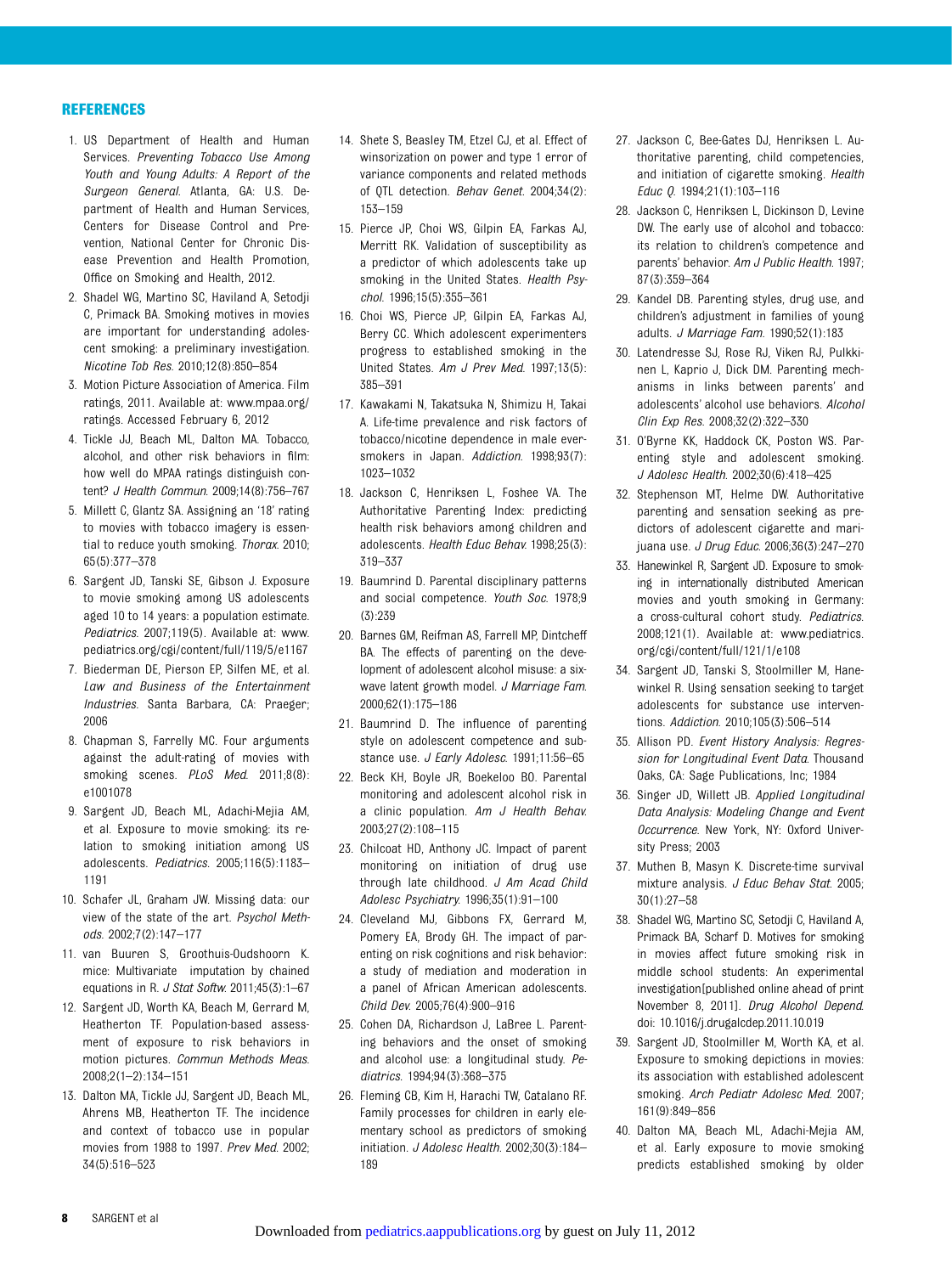teens and young adults. Pediatrics. 2009; 123(4). Available at: www.pediatrics.org/ cgi/content/full/123/4/e551

- 41. Dalton MA, Sargent JD, Beach ML, et al. Effect of viewing smoking in movies on adolescent smoking initiation: a cohort study. Lancet. 2003;362(9380):281–285
- 42. Titus-Ernstoff L, Dalton MA, Adachi-Mejia AM, Longacre MR, Beach ML. Longitudinal study of viewing smoking in movies and initiation of smoking by children. Pediatrics. 2008;121(1):15–21
- 43. Jackson C, Brown JD, L'Engle KL. R-rated movies, bedroom televisions, and initiation of smoking by white and black adolescents. Arch Pediatr Adolesc Med. 2007; 161(3):260–268
- 44. Tanski SE et al. Moderation of the association between media exposure and youth smoking onset: Race/ethnicity, and parent smoking. Prev Sci. 2012;13(1):55–63
- 45. Lochbuehler K et al. Influence of smoking cues in movies on explicit smoking cognitions and implicit associations towards smoking among children. Pediatrics. 2012; 130(2):XXXX
- 46. Pechmann C, Shih CF. Smoking scenes in movies and antismoking advertisements

before movies: effects on youth. J Mark. 1999;63(3):1–13

- 47. Goldstein AO, Sobel RA, Newman GR. Tobacco and alcohol use in G-rated children's animated films. JAMA. 1999;281(12):1131–1136
- 48. Thompson KM, Yokota F. Depiction of alcohol, tobacco, and other substances in Grated animated feature films. Pediatrics. 2001;107(6):1369–1374
- 49. Polansky GS Jr. First-Run Smoking Presentations in U.S. Movies 1999–2006. San Francisco CA: Center for Tobacco Control Research and Education; 2007
- 50. Dal Cin S, Stoolmiller M, Sargent JD. When Movies Matter: Exposure to Smoking in Movies and Changes in Smoking Behavior. J Health Commun. 2011;17(1):76–84
- 51. Bandura A. Social Foundations of Thought and Action. A Social Cognitive Theory. Englewood Cliffs, NJ: Prentice Hall; 1986
- 52. Glantz SA. Smoking in movies: a major problem and a real solution. Lancet. 2003; 362(9380):258–259
- 53. Dalton MA, Adachi-Mejia AM, Longacre MR, et al. Parental rules and monitoring of children's movie viewing associated with children's risk for smoking and drinking. Pediatrics. 2006;118(5):1932–1942
- 54. Dalton MA, Ahrens MB, Sargent JD, et al. Relation between parental restrictions on movies and adolescent use of tobacco and alcohol. Eff Clin Pract. 2002;5(1):  $1 - 10$
- 55. Laugesen M, Scragg R, Wellman RJ, DiFranza JR. R-rated film viewing and adolescent smoking. Prev Med. 2007;45(6):454– 459
- 56. Sargent JD, Beach ML, Dalton MA, et al. Effect of parental R-rated movie restriction on adolescent smoking initiation: a prospective study. Pediatrics. 2004;114(1):149–156
- 57. Stoolmiller M, Gerrard M, Sargent JD, Worth KA, Gibbons FX. R-rated movie viewing, growth in sensation seeking and alcohol initiation: reciprocal and moderation effects. Prev Sci. 2010;11(1):1–13
- 58. Tanski SE, Dal Cin S, Stoolmiller M, Sargent JD. Parental R-rated movie restriction and early-onset alcohol use. J Stud Alcohol Drugs. 2010;71(3):452–459
- 59. de Leeuw RN, Sargent JD, Stoolmiller M, Scholte RH, Engels RC, Tanski SE. Association of smoking onset with R-rated movie restrictions and adolescent sensation seeking. Pediatrics. 2011;127(1). Available at: www. pediatrics.org/cgi/content/full/127/1/e96